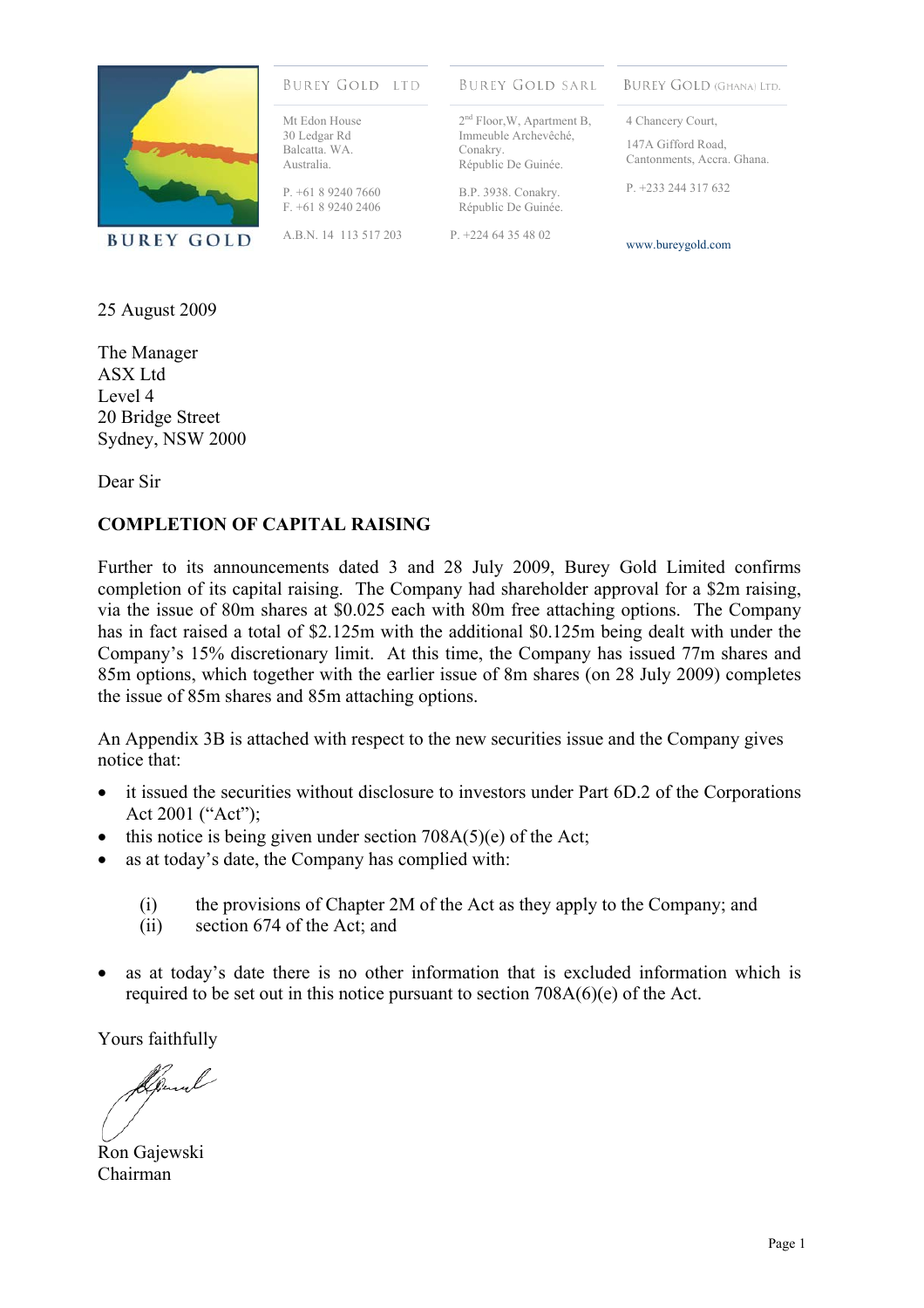*Rule 2.7, 3.10.3, 3.10.4, 3.10.5*

# **Appendix 3B**

## *New issue announcement,*

## *application for quotation of additional securities*

#### *and agreement*

*Information or documents not available now must be given to ASX as soon as available. Information and documents given to ASX become ASX's property and may be made public.* 

Introduced 1/7/96. Origin: Appendix 5. Amended 1/7/98, 1/9/99, 1/7/2000, 30/9/2001, 11/3/2002, 1/1/2003, 24/10/2005.

Name of entity

#### **BUREY GOLD LIMITED**

ABN

14 113 517 203

We (the entity) give ASX the following information.

## *Part 1 - All issues*

*You must complete the relevant sections (attach sheets if there is not enough space).*

| $\mathbf{1}$ | <sup>+</sup> Class of <sup>+</sup> securities issued or to be<br>issued                                                                                                                                        | <b>Ordinary Shares</b><br>Options                                                                                                                      |
|--------------|----------------------------------------------------------------------------------------------------------------------------------------------------------------------------------------------------------------|--------------------------------------------------------------------------------------------------------------------------------------------------------|
| 2            | Number of <sup>+</sup> securities issued or to<br>be issued (if known) or maximum<br>number which may be issued                                                                                                | 77,000,000 ordinary shares<br>85,000,000 options                                                                                                       |
| 3            | Principal terms of the <sup>+</sup> securities<br>(eg, if options, exercise price and<br>date; if partly<br>expiry<br>paid<br><sup>+</sup> securities, the amount outstanding<br>and due dates for payment; if | Shares rank equally with existing quoted<br>shares (BYR)<br>Each option has the right to subscribe for<br>one ordinary share at an exercise price of 5 |
|              | <sup>+</sup> convertible<br>securities,<br>the<br>conversion price and dates<br>for                                                                                                                            | cents, with an expiry date of 30 June 2011.                                                                                                            |

conversion)

<sup>+</sup> See chapter 19 for defined terms.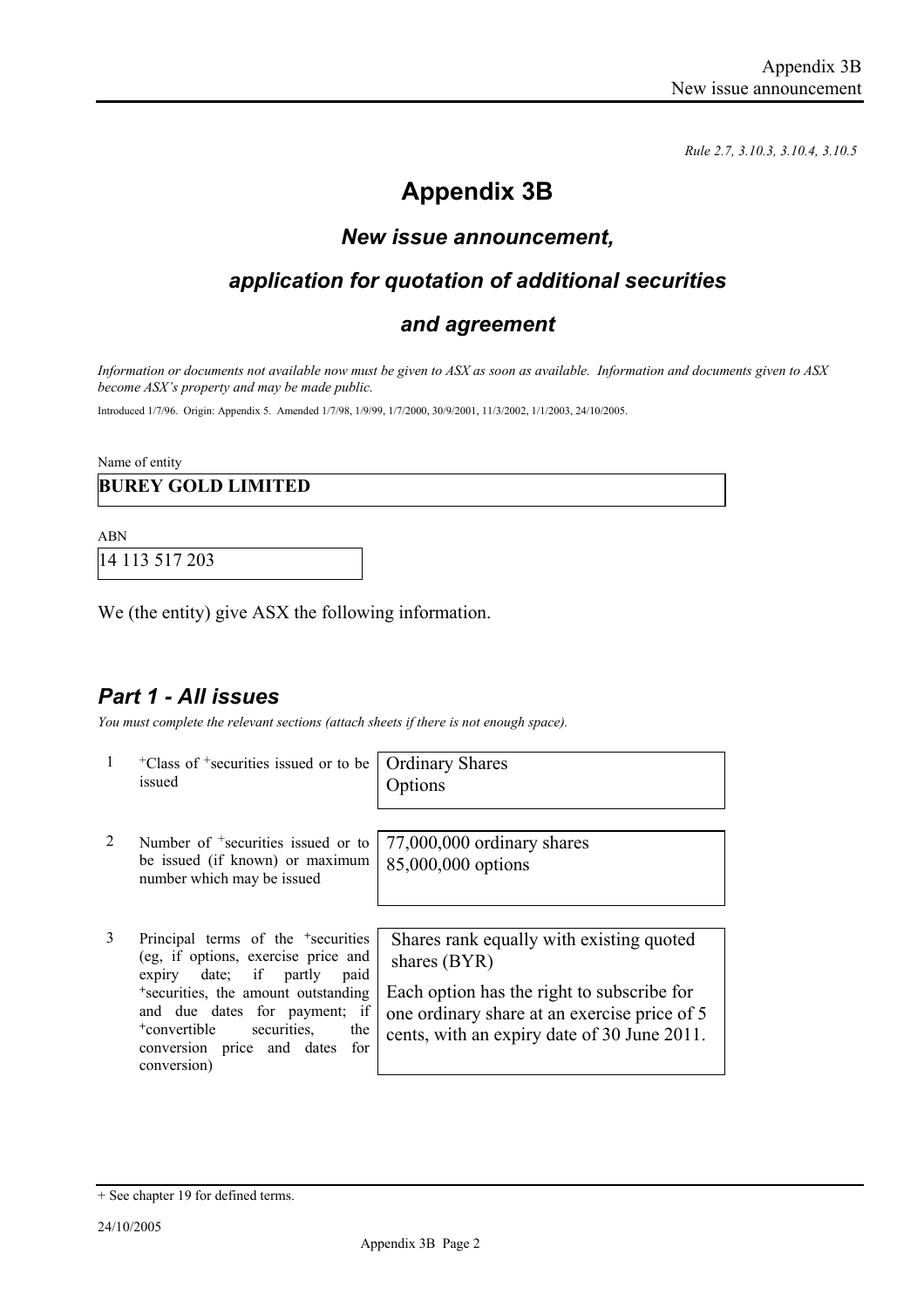4 Do the <sup>+</sup>securities rank equally in all respects from the date of allotment with an existing <sup>+</sup>class of quoted <sup>+</sup>securities?

> If the additional securities do not rank equally, please state:

- the date from which they do
- the extent to which they participate for the next dividend, (in the case of a trust, distribution) or interest payment
- the extent to which they do not rank equally, other than in relation to the next dividend, distribution or interest payment

6 Purpose of the issue (If issued as consideration for the acquisition of assets, clearly identify those assets)

5 Issue price or consideration 2.5 cents per share. Options issued on a free attaching basis.

Yes, the shares rank equally with existing

The options constitute a new class.

quoted shares.

Funds raised will be used to progress ongoing drilling and studies in relation to Burey's Mansounia Gold Project in Guinea and will also be applied towards drill testing of Burey's recently acquired uranium / gold properties also in Guinea.

7 Dates of entering <sup>+</sup>securities into uncertificated holdings or despatch of certificates

25 August 2009

|                                                                                                                                                                                | Number | <sup>+</sup> Class                    |
|--------------------------------------------------------------------------------------------------------------------------------------------------------------------------------|--------|---------------------------------------|
| 8<br>and $\frac{1}{2}$ telass of all   139,569,003<br>Number<br><sup>+</sup> securities<br>quoted on<br>ASX<br><i>(including the securities in clause)</i><br>2 if applicable) |        | Ordinary fully paid<br>shares $(BYR)$ |

<sup>+</sup> See chapter 19 for defined terms.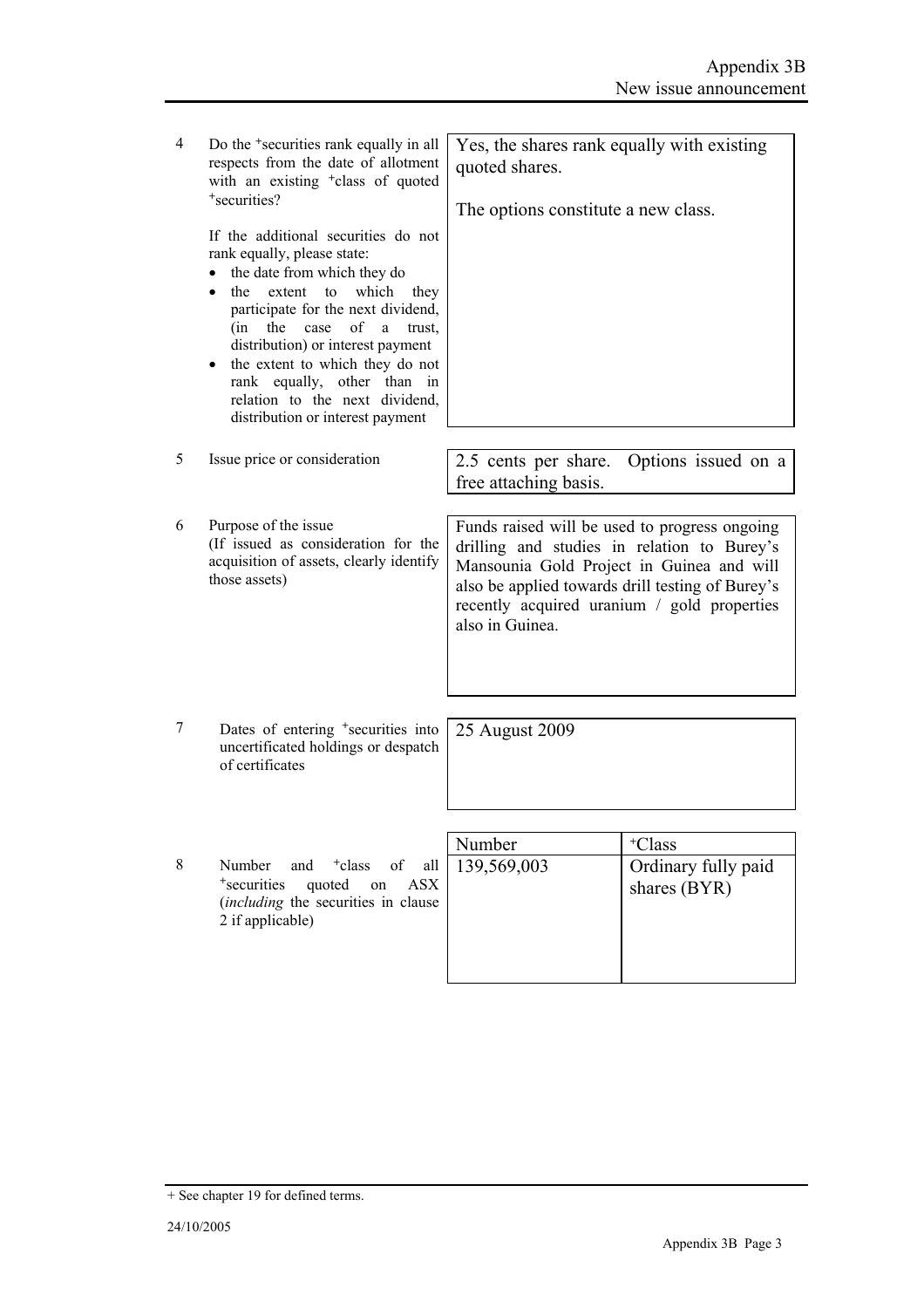|                |                                                                                                                                                            | Number     | <sup>+</sup> Class                                                             |
|----------------|------------------------------------------------------------------------------------------------------------------------------------------------------------|------------|--------------------------------------------------------------------------------|
| 9              | Number and <sup>+</sup> class<br>of<br>all<br><sup>+</sup> securities not quoted on ASX<br><i>(including the securities in clause)</i><br>2 if applicable) | 3,250,000  | Options exercisable<br>at 20 cents each and<br>expiring on 31<br>December 2009 |
|                |                                                                                                                                                            | 3,250,000  | Options exercisable<br>at 25 cents each and<br>expiring on 31<br>December 2009 |
|                |                                                                                                                                                            | 85,000,000 | Options exercisable<br>at 5 cents each and<br>expiring on 30 June<br>2011      |
| 1 <sub>0</sub> | Dividend notice (in the case of a $N^{1/4}$                                                                                                                |            |                                                                                |

10 Dividend policy (in the case of a  $N/A$ trust, distribution policy) on the increased capital (interests)

# *Part 2 - Bonus issue or pro rata issue*

| 11 | N/A<br>security<br>holder<br>Is.<br>approval<br>required?                                                |
|----|----------------------------------------------------------------------------------------------------------|
| 12 | Is the issue renounceable or non-<br>renounceable?                                                       |
| 13 | Ratio in which the <sup>+</sup> securities will<br>be offered                                            |
| 14 | <sup>+</sup> Class of <sup>+</sup> securities to which the<br>offer relates                              |
| 15 | determine<br><sup>+</sup> Record<br>date<br>to<br>entitlements                                           |
| 16 | Will holdings on different registers<br>(or subregisters) be aggregated for<br>calculating entitlements? |
| 17 | Policy for deciding entitlements in<br>relation to fractions                                             |

<sup>+</sup> See chapter 19 for defined terms.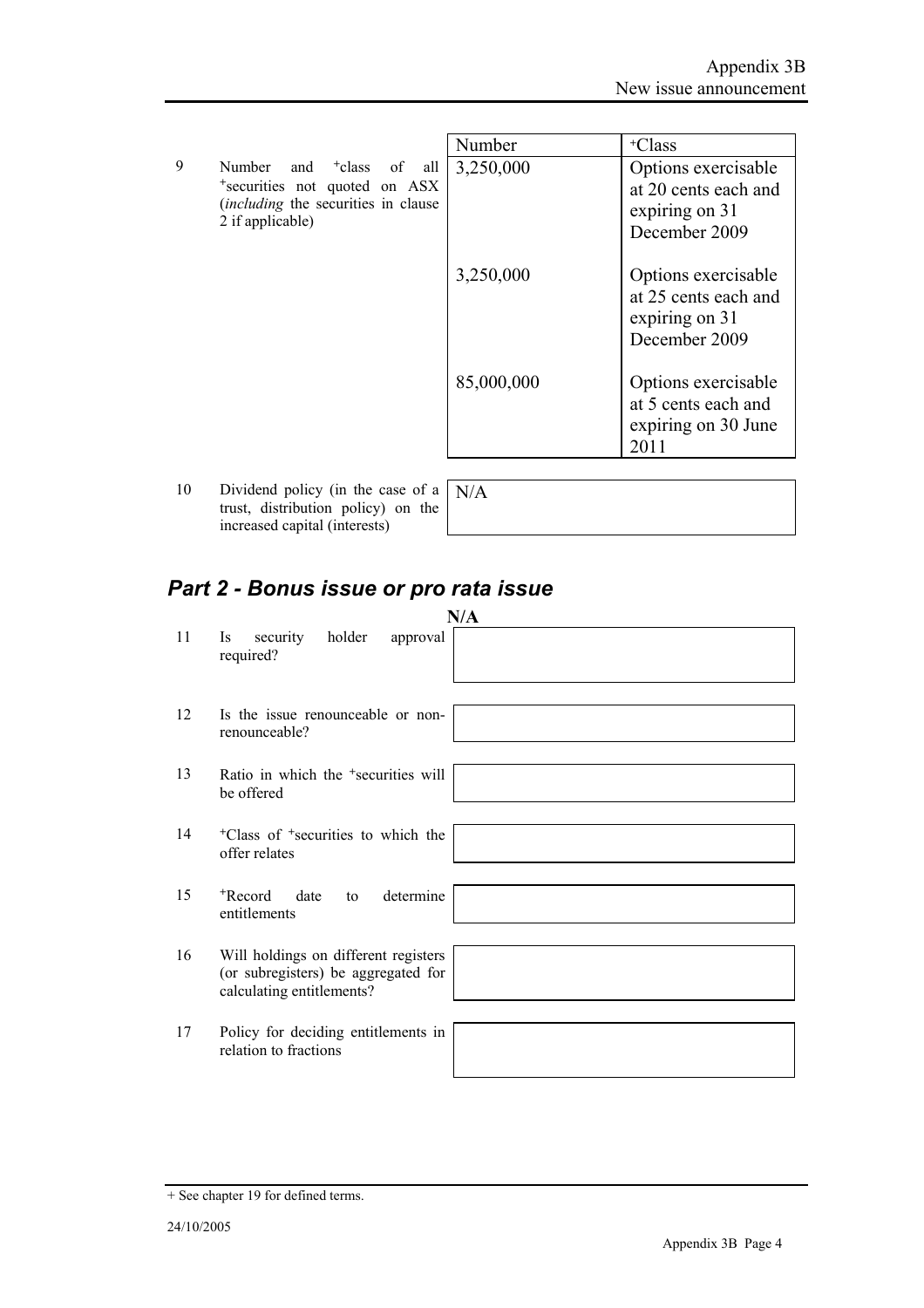| 18 | Names of countries in which the<br>entity has <sup>+</sup> security holders who<br>will not<br>be sent new issue<br>documents<br>Note: Security holders must be told how their<br>entitlements are to be dealt with.<br>Cross reference: rule 7.7. |  |
|----|----------------------------------------------------------------------------------------------------------------------------------------------------------------------------------------------------------------------------------------------------|--|
| 19 | of<br>Closing<br>date<br>for<br>receipt<br>acceptances or renunciations                                                                                                                                                                            |  |
| 20 | Names of any underwriters                                                                                                                                                                                                                          |  |
| 21 | Amount of any underwriting fee or<br>commission                                                                                                                                                                                                    |  |
| 22 | Names of any brokers to the issue                                                                                                                                                                                                                  |  |
| 23 | Fee or commission payable to the<br>broker to the issue                                                                                                                                                                                            |  |
| 24 | Amount of any handling fee<br>payable to brokers who lodge<br>acceptances or renunciations on<br>behalf of <sup>+</sup> security holders                                                                                                           |  |
| 25 | If the issue is contingent on<br>*security holders' approval, the date<br>of the meeting                                                                                                                                                           |  |
| 26 | Date entitlement and acceptance<br>form and prospectus or Product<br>Disclosure Statement will be sent to<br>persons entitled                                                                                                                      |  |
| 27 | If the entity has issued options, and<br>the terms entitle option holders to<br>participate on exercise, the date on<br>which notices will be sent to option<br>holders                                                                            |  |
| 28 | Date rights trading will begin (if<br>applicable)                                                                                                                                                                                                  |  |
| 29 | Date rights trading will end (if<br>applicable)                                                                                                                                                                                                    |  |
| 30 | How do <sup>+</sup> security holders sell their                                                                                                                                                                                                    |  |

<sup>+</sup> See chapter 19 for defined terms.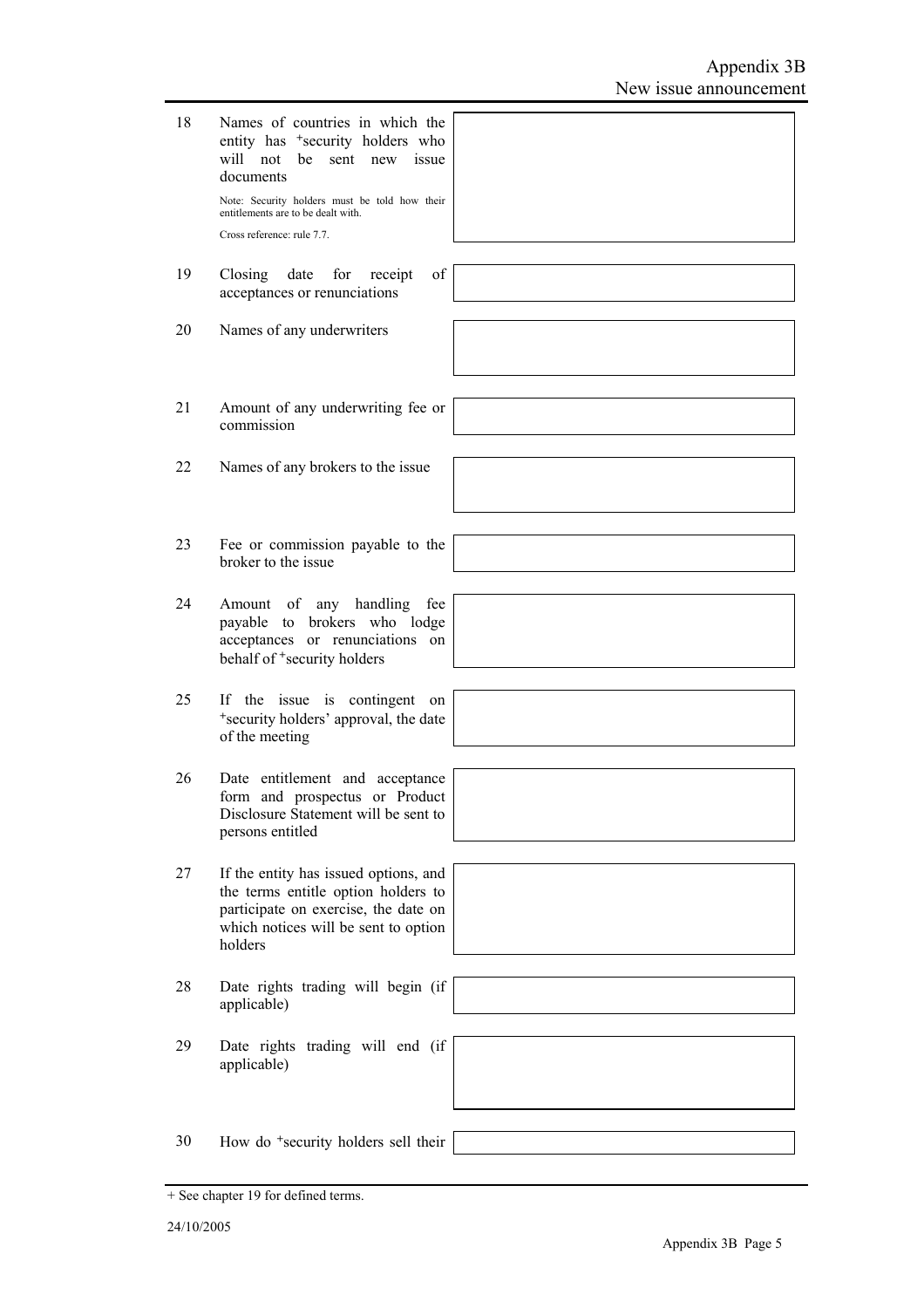entitlements *in full* through a broker?

- 31 How do <sup>+</sup>security holders sell *part* of their entitlements through a broker and accept for the balance?
- 32 How do <sup>+</sup>security holders dispose of their entitlements (except by sale through a broker)?

33 +Despatch date

## *Part 3 - Quotation of securities*

*You need only complete this section if you are applying for quotation of securities* 

- 34 Type of securities (*tick one*)
- (a)  $\sqrt{\phantom{a}}\!\!\sqrt{ }$  Securities described in Part 1 **77,000,000 ordinary shares only**
- (b) All other securities Example: restricted securities at the end of the escrowed period, partly paid securities that become fully paid, employee incentive share securities when restriction ends, securities issued on expiry or conversion of convertible securities

## *Entities that have ticked box 34(a)*



*Tick to indicate you are providing the information or documents*

35 If the +securities are +equity securities, the names of the 20 largest holders of the additional +securities, and the number and percentage of additional +securities held by those holders

36 If the +securities are +equity securities, a distribution schedule of the additional <sup>+</sup>securities setting out the number of holders in the categories 1 - 1,000 1,001 - 5,000 5,001 - 10,000 10,001 - 100,000 100,001 and over

37 A copy of any trust deed for the additional +securities

<sup>+</sup> See chapter 19 for defined terms.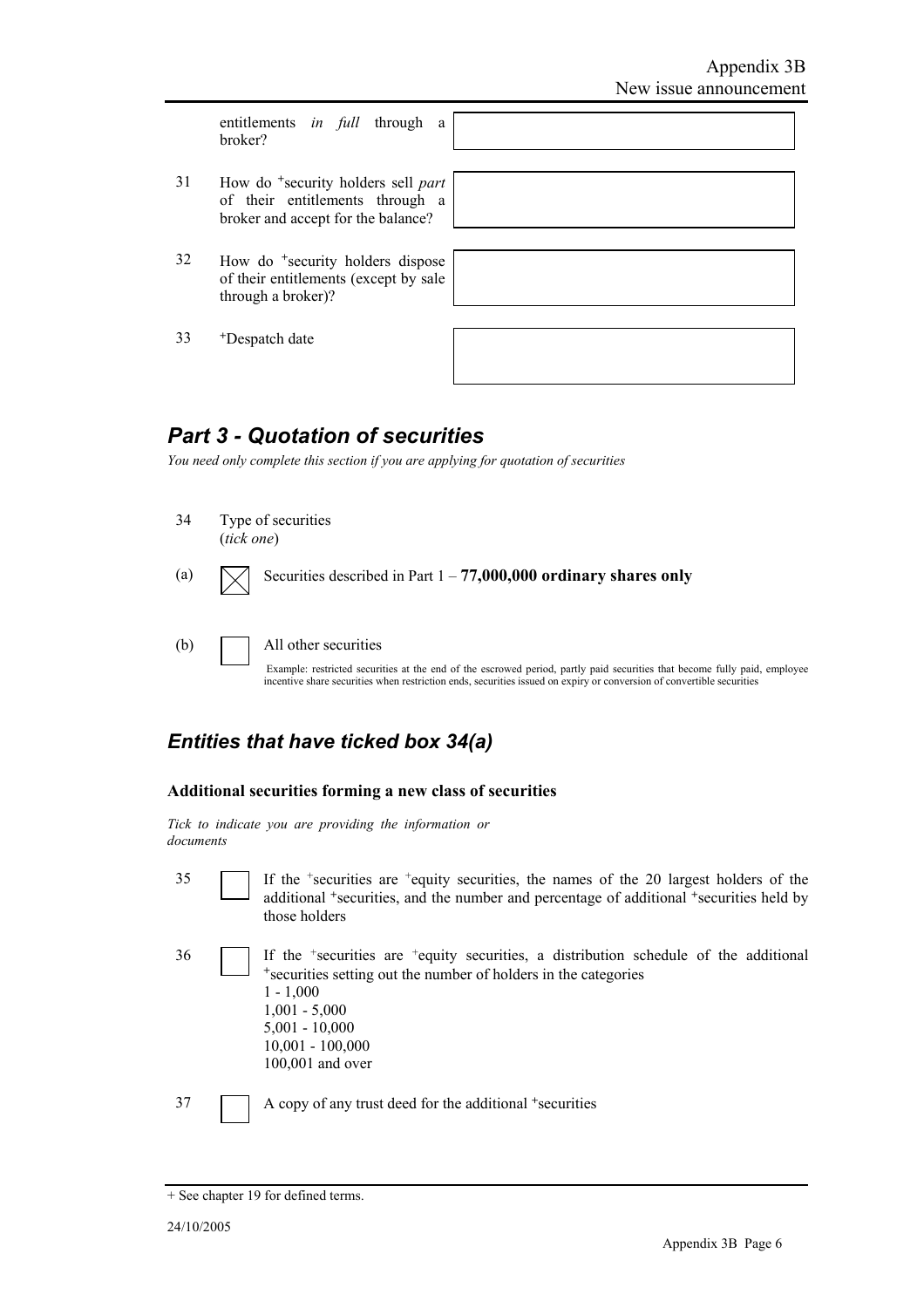#### *Entities that have ticked box 34(b)*

- 38 Number of securities for which <sup>+</sup>quotation is sought 39 Class of <sup>+</sup>securities for which quotation is sought 40 Do the <sup>+</sup>securities rank equally in all respects from the date of allotment with an existing <sup>+</sup>class of quoted <sup>+</sup>securities? If the additional securities do not rank equally, please state: • the date from which they do • the extent to which they participate for the next dividend, (in the case of a trust, distribution) or interest payment • the extent to which they do not rank equally, other than in relation to the next dividend, distribution or interest payment 41 Reason for request for quotation now Example: In the case of restricted securities, end of restriction period (if issued upon conversion of another security, clearly identify that other security) Number | +Class
- 42 Number and <sup>+</sup>class of all <sup>+</sup>securities quoted on ASX (*including* the securities in clause 38)

| Number | +Class |
|--------|--------|
|        |        |
|        |        |
|        |        |
|        |        |
|        |        |

<sup>+</sup> See chapter 19 for defined terms.